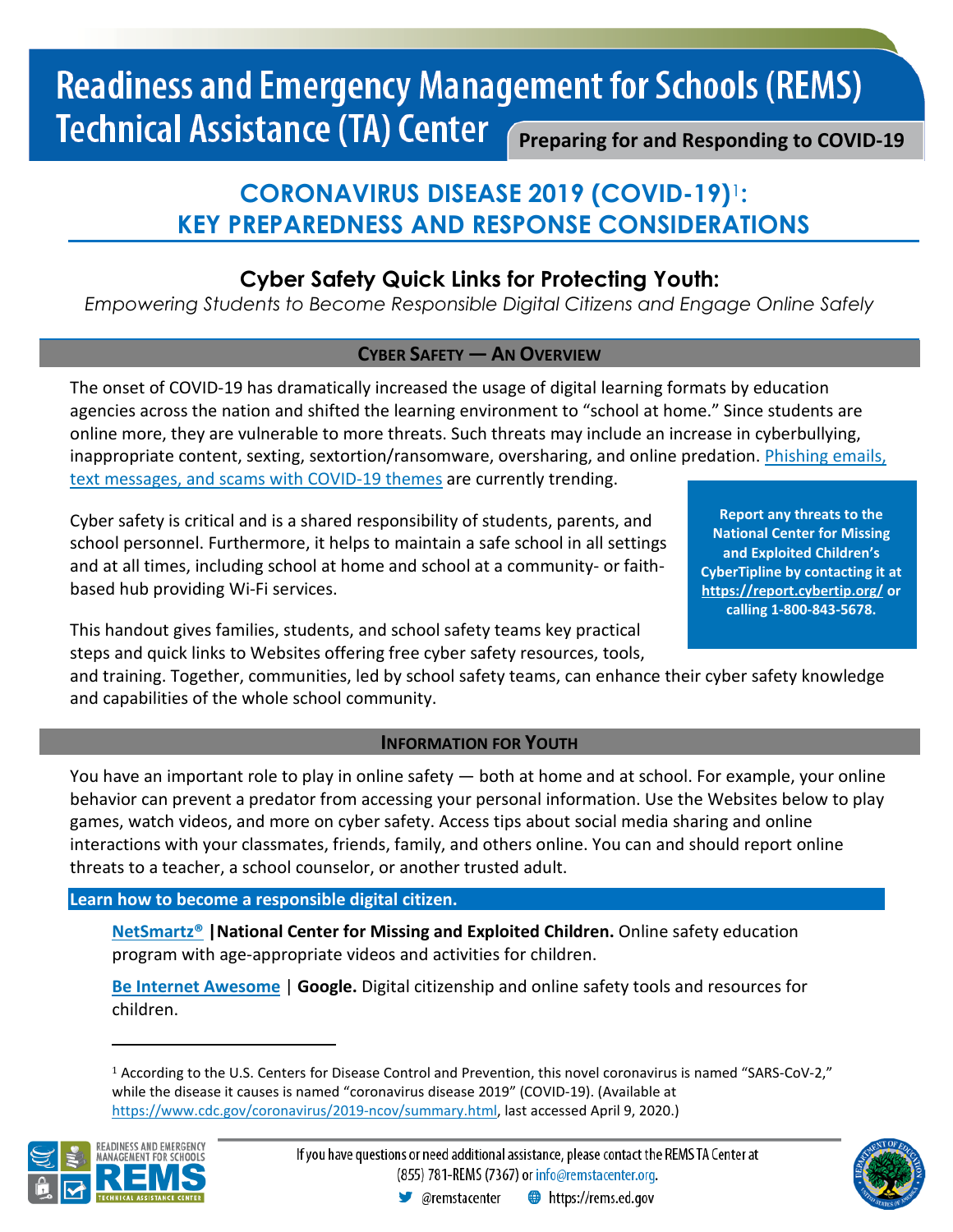# **Readiness and Emergency Management for Schools (REMS) Technical Assistance (TA) Center Preparing for and Responding to COVID-19**

**[STOP.THINK.CONNECT™ Student Resources](https://www.cisa.gov/publication/stopthinkconnect-student-resources) | Cybersecurity and Infrastructure Security Agency.** National public awareness campaign on online safety that offers materials and resources to help children learn about safe cyber behavior.

**[Technology Safety Online Privacy & Safety Tips](https://www.techsafety.org/onlineprivacyandsafetytips/)** | **National Network to End Domestic Violence, Safety Net Project.** Information on signing up for accounts, passwords, privacy settings and policies, social media, friends and family, and safe Web browsing.

**[What Kids Can Do](https://www.stopbullying.gov/resources/kids)** | **StopBullying.gov.** Tips on protecting yourself from cyberbullying.

### **INFORMATION FOR PARENTS**

You have an important role to play in your child's online safety. For example, you can prompt your child to think how he/she can change his/her social media behavior. Use the Websites below to read up on technology platforms that your child may use, cyber risks, and talking with your child about cyber safety.

**Take action and create a culture of preparedness within your family.** 

- $\checkmark$  Talk to your child about online safety, how he/she interacts online, and your expectations of his/her behavior.
- $\checkmark$  Monitor what your child posts online, his/her offline behavior, and his/her overall well-being.
- $\checkmark$  Review security and privacy notices on Websites that your child frequents.
- $\checkmark$  Encourage your child to report online threats to a teacher, a school counselor, or another trusted adult.

**Read about cyber safety and how you can empower your child to engage in safe online behavior.**

**Stay Safe [Online](https://staysafeonline.org/get-involved/at-home/) At Home | National Cyber Security Alliance.** Online safety and digital citizenship resources, such as lesson plans, classroom materials, and discussion guides.

**[Common Sense Media.](https://www.commonsensemedia.org/)** Activities and information for families on privacy and Internet safety.

**[ConnectSafely Parent](https://www.connectsafely.org/parentguides/) Guides.** Information on social media platforms, apps, and services frequently used by children and teens. Topics include TikTok, Instagram, Roblox, Snapchat, Kik, mobile phones, online hate speech, and cyberbullying. The Website also features [family](https://www.connectsafely.org/contracts/) [contracts](https://www.connectsafely.org/contracts/) and pledges on Internet safety.

**[STOP.THINK.CONNECT™ Parent and Educator Resources](https://www.cisa.gov/publication/stopthinkconnect-parent-and-educator-resources) | Cybersecurity and Infrastructure Security Agency.** National public awareness campaign on online safety that offers materials and resources to help parents discuss safe cyber behavior with children.

**Just for You: [Parents](https://www.consumer.ftc.gov/features/feature-0002-parents)** | **Federal Trade Commission.** Information and resources on how parents can talk to kids about making safe decisions when they socialize online. This includes a Web page, Kids and [Socializing](https://www.consumer.ftc.gov/articles/0012-kids-and-socializing-online) Online, and a video, Net Cetera: [Chatting](https://www.consumer.ftc.gov/media/video-0001-net-cetera-chatting-kids-about-being-online) with Kids About Being [Online.](https://www.consumer.ftc.gov/media/video-0001-net-cetera-chatting-kids-about-being-online)

**[Tips on Protecting Youth From Sextortion](https://rems.ed.gov/docs/Tips_on_Protecting_Youth_From_Sextortion_508C%5b1%5d.pdf)** | **REMS TA Center.** Publication on things to remember regarding sextortion, behaviors of youth that may lead to sextortion, and tips for students to help prevent sextortion perpetrated by hackers.